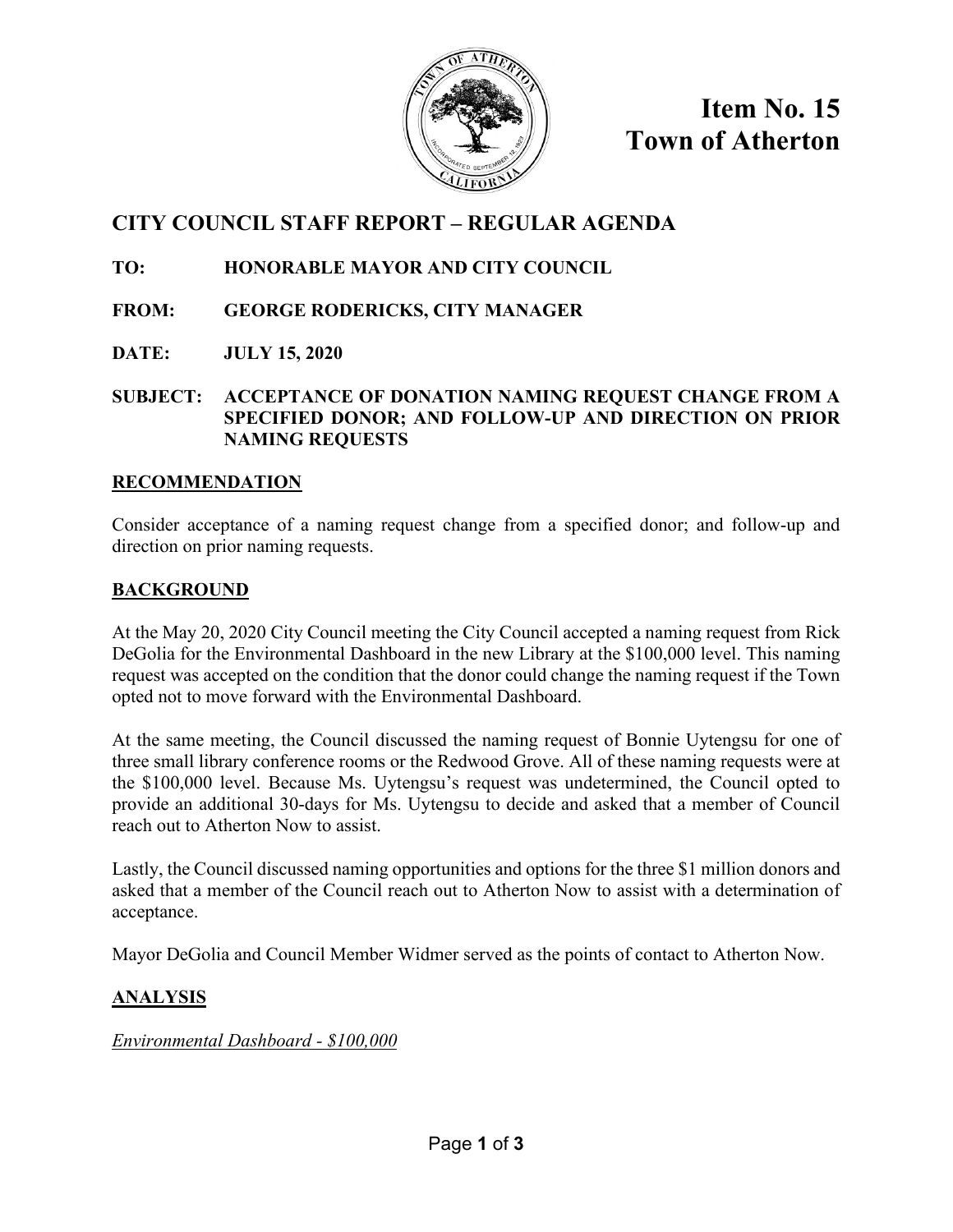As noted, the Council awarded the naming request for the Environmental Dashboard to Donor Rick DeGolia. This was awarded with the caveat that should the Town opt not to move forward with the Environmental Dashboard that the donor could select an alternative.

The Library includes an environmental display dashboard that provides a public-facing educational tool inside the Library that shows real-time monitoring of the Library's environmental and energy systems. While a photovoltaic system would be considered a large component of the dashboard's educational opportunity, the dashboard remains a part of the Library project and will provide educational opportunity for the Library's other systems (electrical, gas, water, weather, and energy system monitoring). However, because photovoltaic is no longer a part of the Library system, the donor feels that the system would not be as representative as they had hoped and has asked that they be provided the opportunity to select another naming request.

The donor would like the opportunity to name and theme the Medium Conference Room (listed at \$200,000), or if an additional funding partner can be found, the Large Conference Room (listed at \$500,000) in the Library. The donor has advised that the Conference Room would be named after Willie Mays and that Mr. Mays has generously offered to provide appropriate memorabilia for the space. If the donor is unable to find a funding partner, the donor would like to have the Medium Conference Room opportunity at the donor's existing donation level of \$100,000.

Specific direction and/or acceptance of the donation naming request is required.

#### *Small Conference Rooms (3) or Redwood Grove - \$100,000*

The City Council requested that Ms. Uytengsu be provided 30 days to advise the Council as to the specific desire for a naming request (conference room or Redwood Grove). A member(s) of the Council reached out to Atherton Now to clarify the request. At the time of this staff report, staff is not aware of a specific response. Mayor DeGolia and Council Member Widmer served as the points of contact to Atherton Now and can report out as to the status of their contact.

Specific direction and/or acceptance of the donation naming request is required.

## *Million Dollar Donors*

The City Council discussed naming opportunities and options for the three \$1 million donors and asked that a member of the Council reach out to Atherton Now to assist with a determination of acceptance. Correspondence was sent to Atherton Now by Mayor DeGolia and Council Member Widmer regarding the Council's discussion of naming opportunities in the Town Center. At the time of this staff report, staff is not aware of a specific response; however, Mayor DeGolia and Council Member Widmer can report out as to the status of their contact.

Specific direction and/or acceptance of the donation naming request is required.

## **FISCAL IMPACT**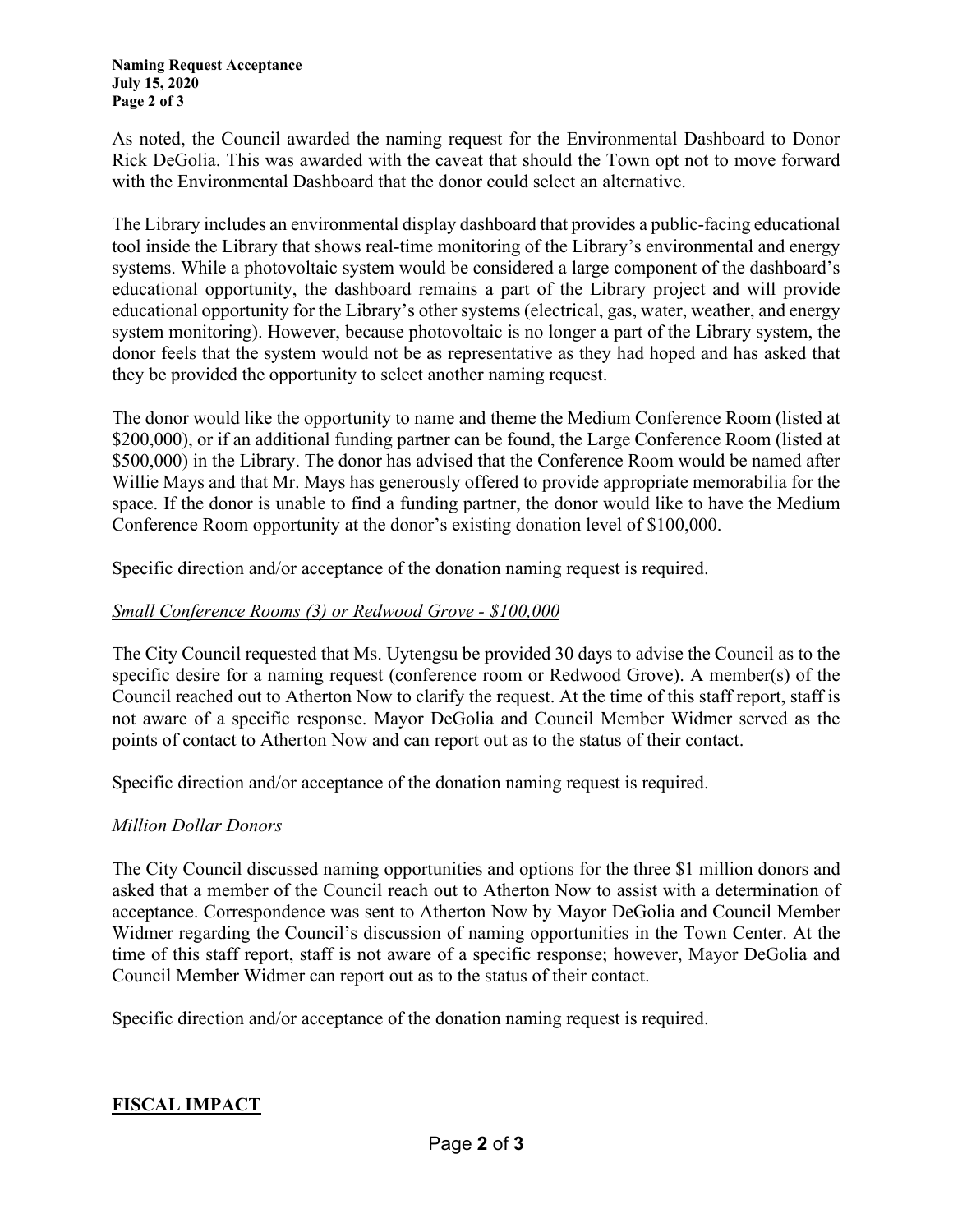**Naming Request Acceptance July 15, 2020 Page 3 of 3**

None.

#### **POLICY FOCUS**

Approval of naming requests rest with the City Council as a policy decision.

#### **PUBLIC NOTICE**

Public notification was achieved by posting the agenda, with this agenda item being listed, at least 72 hours prior to the meeting in print and electronically. Information about the project is also disseminated via the Town's electronic News Flash and Atherton Online. There are approximately 1,200 subscribers to the Town's electronic News Flash publications. Subscribers include residents as well as stakeholders – to include, but be not limited to, media outlets, school districts, Menlo Park Fire District, service provides (water, power, and sewer), and regional elected officials.

#### **COMMISSION/COMMITTEE FEEDBACK/REFERRAL**

This item has or X has not been before a Town Committee or Commission.

- Audit/Finance Committee (meets every other month)
- Bicycle/Pedestrian Committee (meets as needed)
- \_\_\_\_ Civic Center Advisory Committee (meets as needed)
- Environmental Programs Committee (meets every other month)
- Park and Recreation Committee (meets each month)
- Planning Commission (meets each month)
- Rail Committee (meets every other month)
- Transportation Committee (meets every other month)

## **ATTACHMENTS**

Naming Opportunities List